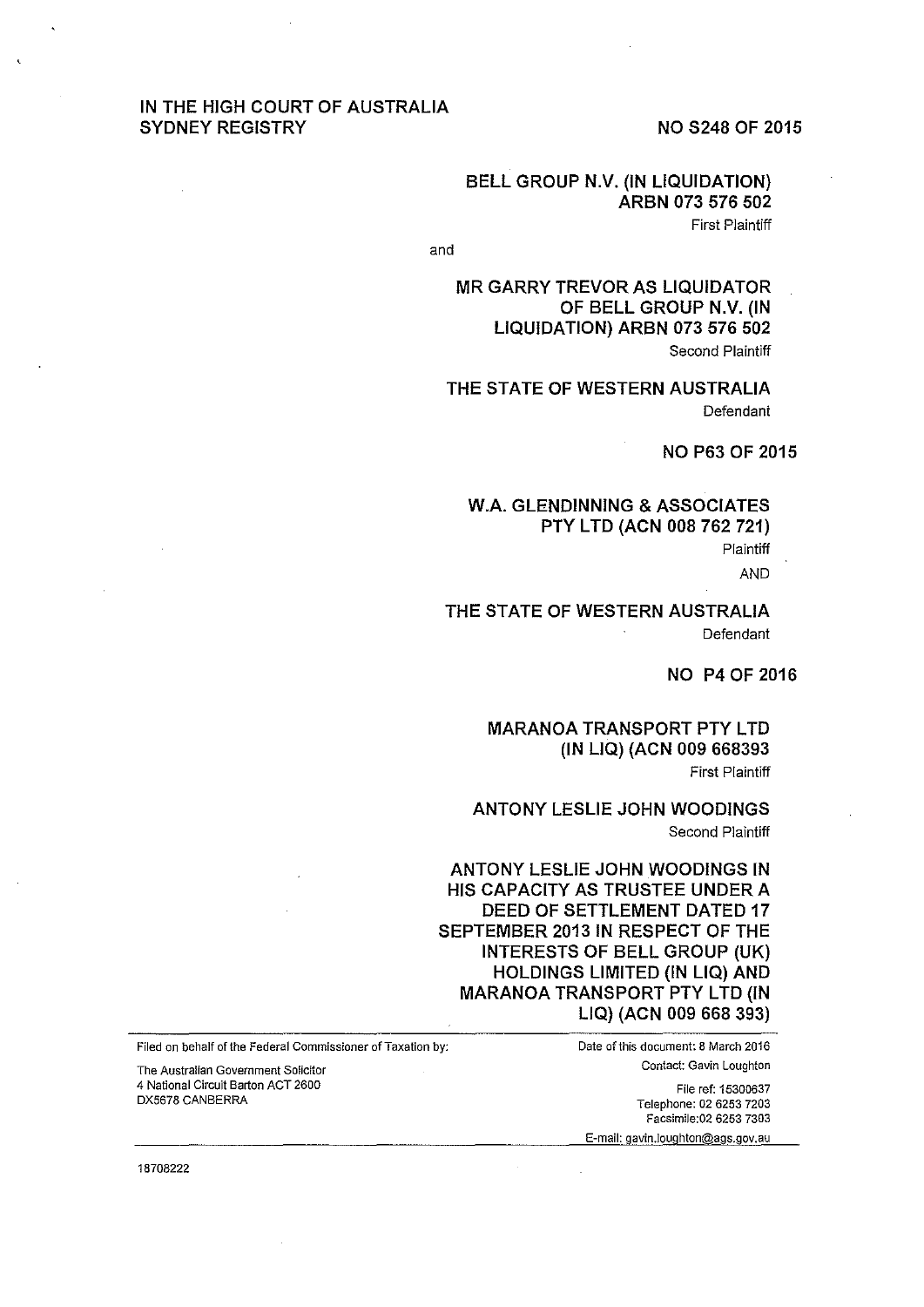Third Plaintiff

and

# STATE OF WESTERN AUSTRALIA First Defendant

THE BELL GROUP LIMITED (IN LIQ) (ACN 008 666 993) AND THE OTHER COMPANIES NAMED IN SCHEDULE A Second Defendants

# SUBMISSIONS OF THE FEDERAL COMMISSIONER OF TAXATION

Filed on behalf of the Federal Commissioner of Taxation by:

The Australian Government Solicitor 4 National Circuit Barton ACT 2600 DX5678 CANBERRA

Date of this document: 8 March 2016 Contact: Gavin Loughton

> File ref: 15300637 Telephone: 02 6253 7203 Facsimi!e:02 6253 7303

E-mail: gavin.loughton@ags.gov.au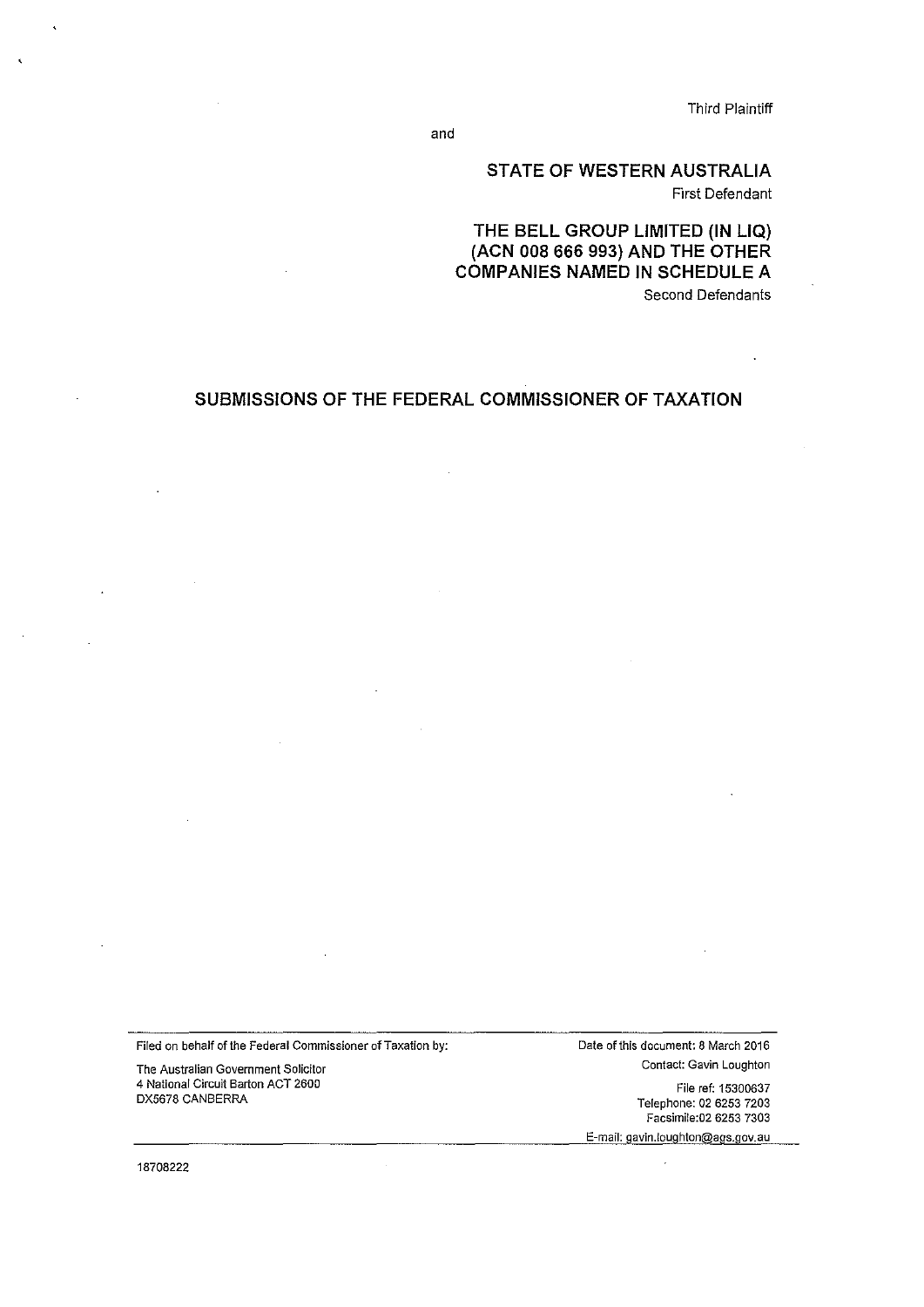#### PART I FORM OF SUBMISSIONS

1. The Submissions are in a form suitable for publication on the internet.

#### PART II BASIS OF INTERVENTION

- 2. The Commissioner of Taxation (the Commissioner) seeks leave to intervene for the purpose of making written and oral submissions in certain defined and limited respects in support of the plaintiffs in each of Bell Group NV (In Liq)  $\&$ Anor v State of Western Australia (S248/2015) (BGNV Proceedings); WA Glendinning & Associates Pty Ltd v State of Western Australia (P63/2015) (WA Glendinning Proceedings) and Maranoa Transport Pty Ltd (In Liq) & Ors v State of Western Australia & Ors (P4/2016) (Maranoa Transport Proceedings).
- 3. In each case, the Commissioner seeks leave to intervene primarily in respect of the question of inconsistency within the meaning of s 109 of the Constitution between the Bell Group Companies (Finalisation of Matters and Distribution of Proceeds) Act 2015 (WA) (Bell Act) and certain provisions of the Income Tax Assessment Act 1936 (Cth) (1936 Act), the Income Tax Assessment Act 1997 (Cth) (1997 Act) or the Taxation Administration Act 1953 (Cth) (Administration Act) (collectively, the Tax Legislation), within what is described as "Issue 1" and "Issue 7" of the plaintiffs' annotated submissions dated 3 March 2016 in the BGNV Proceedings (BGNV Submissions). As will appear below, not every argument put by the plaintiffs in the BGNV Proceedings and the Maranoa Transport Proceedings is embraced by the Commissioner. The Commissioner does not yet have the benefit of the plaintiffs submissions in the Glendinning Proceedings.

#### PART Ill WHY LEAVE TO INTERVENE SHOULD BE GRANTED

- 4. The Commissioner relies on an affidavit of Andrew Mills, Second Commissioner of Taxation, sworn on 8 March 2016 in support of the application to intervene.
- $_{40}$  5. The Commissioner is a statutory officer established by s 4 of the Administration Act and appointed by the Governor-General. Pursuant to s 8 of the 1936 Act, s 3A of Administration Act, and s 1-7 of the 1997 Act, the Commissioner has general administration of those Acts. In respect of that responsibility:
	- a) it is the duty of the Commissioner, from the returns and other information in his possession, to make an assessment of the amount of taxable income of a taxpayer and the amount of tax payable thereon;'
- $50$  b) income tax the subject of an assessment is due and payable;<sup>2</sup>

See 1936 Act, s 166.

18708222

 $\mathbf{1}$ 

20

10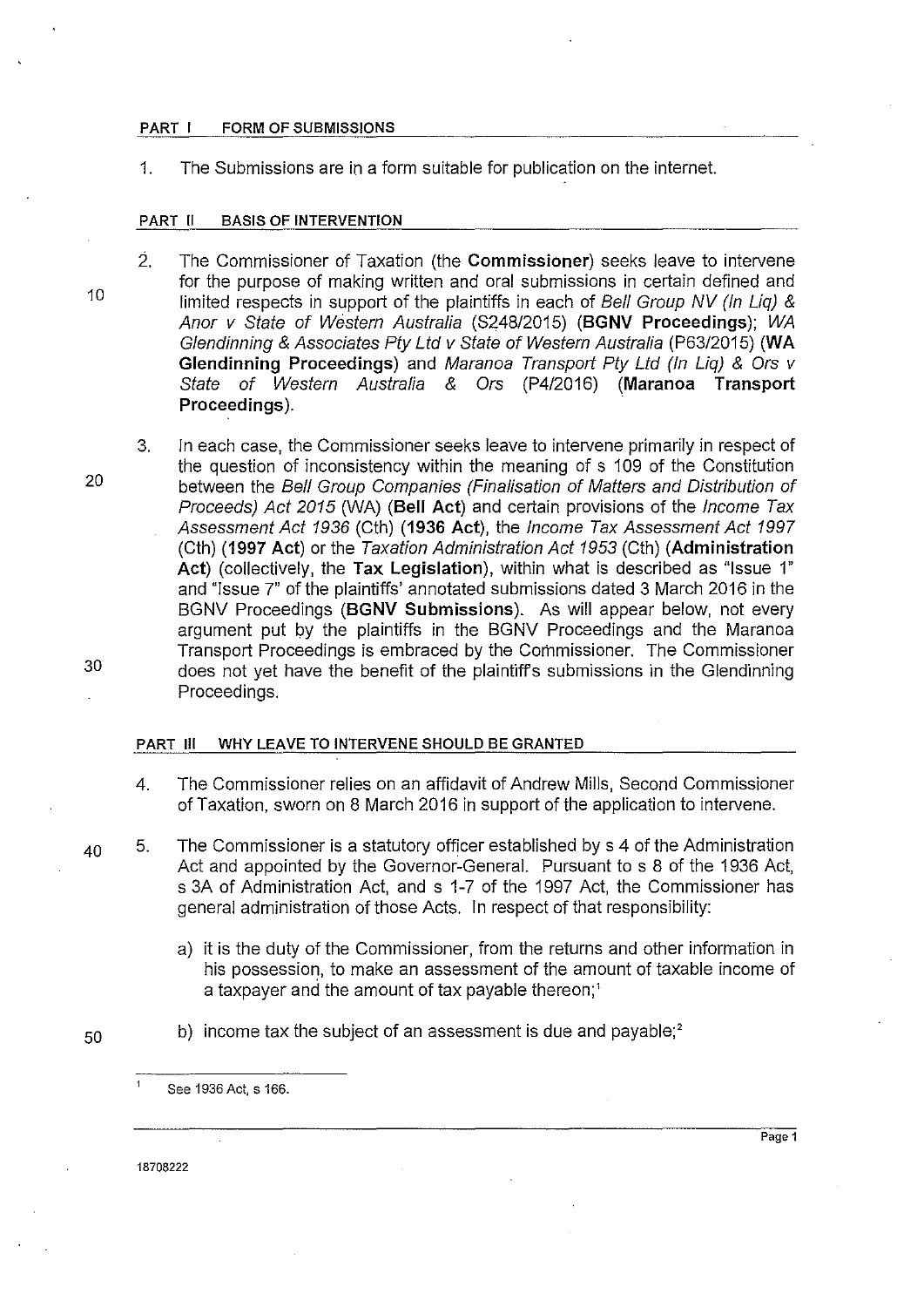- c) income tax when it becomes due and payable is a debt due to the Commonwealth payable to the Commissioner who can sue for and recover any unpaid tax in any Court of competent jurisdiction;<sup>3</sup>
- d) a notice of assessment is conclusive evidence of the due making of the assessment and, except in proceedings under Part IVC of the Administration Act challenging that assessment, that the amount and all the particulars of the assessment are correct.<sup>4</sup>
- 10 6. As more particularly explained from [16] below, the Commissioner is a substantial creditor of certain companies identified as "WA Bell Companies" in the Bell Act, in respect of taxation liabilities arising both prior to liquidation, and in respect of liabilities incurred after liquidation. Under Issues 1 and 7, the Court is asked to pronounce on whether the Commissioner retains his rights under the Tax Legislation in respect to these taxation liabilities, or whether his position has been reduced to a mere expectancy or possibility under the Bell Act.
- 7. In those circumstances, the outcome of these proceedings will directly affect <sub>20</sub> the Commissioner's legal interests: Roadshow Films Pty Ltd v iiNet Ltd (No 1) (2011) 248 CLR 37 **(Roadshow)** at 38 [2]; Levy v Victoria (1997) 189 CLR 579 **(Levy)** at 602.
- 8. Moreover, in each proceeding, the defendant has challenged the standing of the plaintiffs to raise the alleged inconsistency of the Bell Act with the Tax Legislation.<sup>5</sup> If there is merit to that challenge (a challenge which has not so far been elaborated on by the defendant and which is not admitted by the Commissioner), the Commissioner would nonetheless have a sufficient interest  $30$  to be joined to the proceedings to enable the real issues to be determined.<sup>6</sup> To the extent that it arises, the Commissioner would rely upon the intervention as curing any real question on Issue 2.

9. Further, as the statutory officer with administration of the Tax Legislation, the Commissioner is well placed to address the proper construction of the relevant provisions and their operation in insolvency in a way that travels beyond the plaintiffs' submissions. The Commissioner's submissions are therefore likely to assist the Court in reaching a correct determination: Roadshow at 39 [6]. That  $40$  assistance will outweigh any delay or increase in costs caused by the

- 2 3 For financial years ended 30 June 2010 or earlier, this is provided for by formers 204 of the 1936 Act (as continued in force by item 56 of Part 3 of Schedule 1 to the Tax Laws Amendment (Transfer of Provisions) Act 2010 (Cth)). For financial years ended 30 June 2011 and later, this is provided for in s 5-5(2) of the 1997 Act.
- For amounts due and payable before 1 July 2000, this is provided for by former ss 208 and 209 of the 1936 Act (as continued in force by item 7 of Schedule 6 of the Tax Laws Amendment (Repeal of Inoperative Provisions) Act 2006 (Cth)). For amounts due and payable after 1 July 2000, this is ·provided for by s 255-5(1) and 255-5(2) of Schedule 1 to the Administration Act.
- 4 Prior to 1 July 2015, this is provided for by s 177 of the 1936 Act. After 1 July 2015, this is provided for by Item 2 of s 350-10(1) of Schedule 1 to the Administration Act.
- 5 Amended Defence in BGNV Proceedings at [56.1] (Special Case Book p 141); Defence in WA Glendinning at [56.1]; Amended Defence in Maranoa Transport Proceedings at [56.1].
- 6 See also R21.05.01 High Court Rules 2004 (Cth).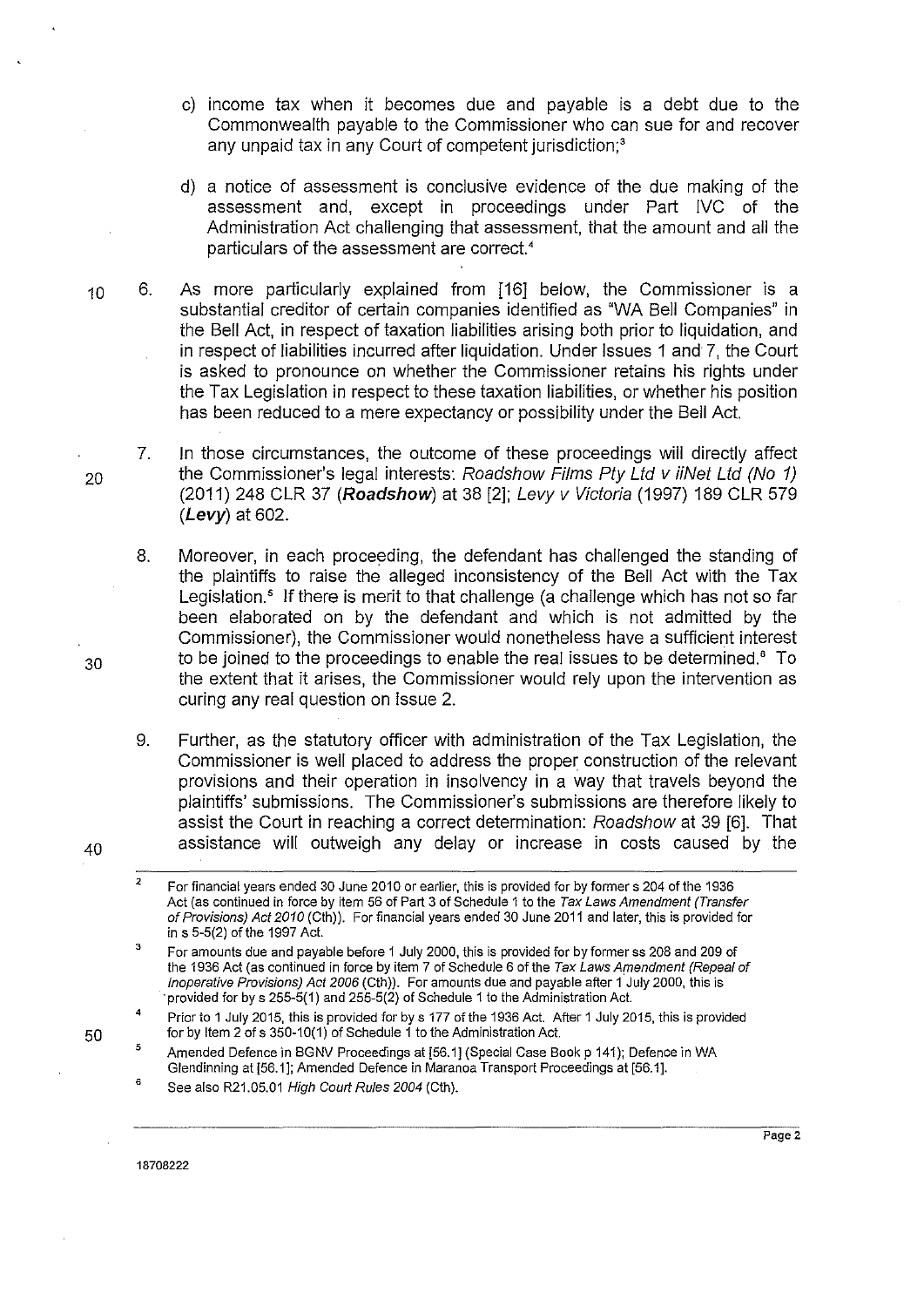Commissioner's involvement, which it is submitted would be minimal: see Roadshow at 39 [4]; Levy at 604-5.

#### **PART IV APPLICABLE CONSTITUTIONAL PROVISIONS, STATUTES AND REGULATIONS**

10. The plaintiffs in the BGNV Proceedings have set out applicable legislative provisions in a document entitled "Plaintiffs' Authorities Index".

#### 10 **PART V ARGUMENT**

#### **Summary of submissions**

- **11.** The Commissioner is a substantial creditor of a number of WA Bell Companies. By operation of certain provisions of the Tax Legislation, in particular former s 215 of the 1936 Act (now s 260-45 of Schedule **1** to the Administration Act) and s 254 of the 1936 Act, the liquidator has certain duties to retain funds to meet those tax liabilities and to pay them.
- 20 12. The Bell Act transfers and vests all WA Bell Company property in the WA Bell Companies Administrator Authority **(Authority),** with the result that no funds are retained or available to meet the tax liabilities (or the proportionate share of them) of the companies, or the liquidator in that capacity. Further, the Bell Act prevents and prohibits the liquidator from complying with his obligations to retain funds and pay or cause the companies to pay tax debts pursuant to the Legislation.
	- 13. The Bell Act substitutes for the Commissioner's rights under the Tax Legislation a mere expectancy or possibility of the payment of an uncertain amount resting in the discretion of the Authority and ultimately the Governor of the State.
		- 14. The result is that the Bell Act is wholly inconsistent with the federal tax regime as **it** applies to insolvent companies and their liquidators, and their obligations with respect to payment of tax liabilities.
	- 15. While the ultimate result contended for by the Commissioner is the same as that contended for by the various plaintiffs in respect of the Issues **1** and 7, certain important differences between the plaintiffs' and Commissioner's legal arguments are particularly noted at [27] and [47]-[52] below. There is also a reserved matter identified at [19] and [37] below.

### **Summary of material facts**

- 16. The essential facts can be shortly stated:
	- a) the Commissioner has substantial sums owing to him in respect of tax liabilities;<sup>7</sup>

18708222

30

40

50

<sup>&</sup>lt;sup>7</sup> BGNV Special Case, Annexure 11 (p 175ff), Annexure 12 (p 233ff).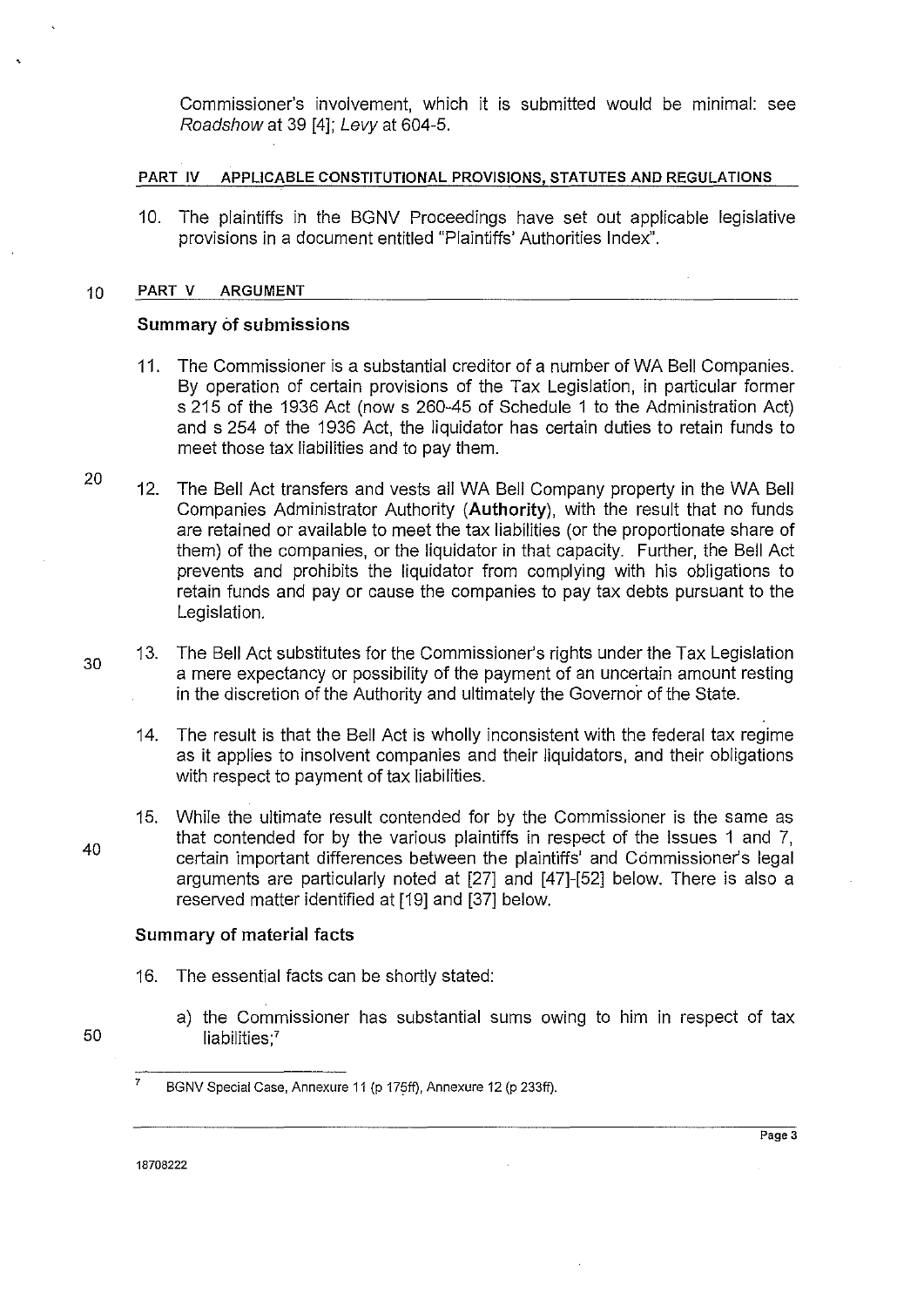- b) those liabilities include both pre-liquidation debts, and liabilities incurred after liquidation commenced;<sup>8</sup>
- c) all the tax liabilities were due and payable by (at the latest) the day before the "transfer day" under the Bell Act, namely, 26 November 2015'
- 17. The table below summarises the position for WA Bell Companies, arranged by date of the order for winding up.<sup>10</sup>

|    | Date     | WA Bell Company               | Pre<br>Liquidation<br><b>Assessments</b> | Proof of debt    | Post Liquidation<br><b>Assessments</b> |
|----|----------|-------------------------------|------------------------------------------|------------------|----------------------------------------|
| 1  | 24/07/91 | The Bell Group Ltd            | Annx 11, p217                            | \$936,980.90     | Annx 12, p233                          |
| 2  | 16/10/91 | <b>Bell Publishing Group</b>  |                                          | 0.00             |                                        |
| 3  | 04/11/92 | <b>Bell Bros Holdings</b>     | Annx 11, p189                            | \$5,870,299.38   | Annx 12, p241                          |
| 4  | 09/12/92 | Albany Broadcasters           | Annx 11, p175                            | \$27,100,843.03  |                                        |
| 5  | 13/01/93 | Wigmores Tractors             | Annx 11, p228                            | \$7,243,328.58   | Annx 12, p257                          |
| 6  | 03/03/93 | <b>Bell Group Finance</b>     | Annx 11, p207                            | \$15,142,358.51  |                                        |
|    | 23/06/93 |                               |                                          |                  |                                        |
| 7  | 21/06/95 | <b>Bell Equity Management</b> |                                          | \$0.00           |                                        |
| 8  | 29/11/95 | Ambassador Nominees           | $\overline{\phantom{0}}$                 | \$0.00           |                                        |
| 9  | 29/11/95 | <b>Belcap Enterprises</b>     |                                          | \$0,00           |                                        |
| 10 | 29/11/95 | Dolfinne                      | Ē.                                       | \$0.00           |                                        |
| 11 | 29/11/95 | Harlesden Finance             |                                          | \$0.00           |                                        |
| 12 | 01/12/95 | Industrial Securities         | Annx 11, p211                            | \$24,533,337.45  | Annx 12, p245                          |
| 13 | 06/12/95 | <b>Bell Bros</b>              | Annx 11, p179                            | \$43,906,281.10  | Annx 12, p237                          |
| 14 | 21/12/95 | Dolfinne Securities           |                                          | \$0.00           | Annx 12, p261                          |
| 15 | 21/12/95 | <b>TBGL Enterprises</b>       |                                          | \$0.00           |                                        |
| 16 | 14/12/95 | Wanstead                      | Annx 11, p218                            | \$13,498,963.44  | Annx 12, p249                          |
| 17 | 21/12/95 | Neoma Investments             |                                          | \$0.00           | Annx 12, p262                          |
| 18 | 21/12/95 | <b>WAON Investments</b>       | Annx 11, p223                            | \$27,291,790.49  | Annx 12, p253                          |
| 19 | 21/12/95 | <b>Wanstead Securities</b>    |                                          | \$0.00           | Annx 12, p263                          |
|    |          |                               |                                          | \$165,524,182.88 | \$298,190,348.70                       |

30

10

20

18. Overall, the position is that:

- a) following assessment, the Commissioner has lodged proofs of debt indicated in the table above, which total \$165,524,182.88, which sums are due and remain unpaid;
- b) in respect of taxation liabilities incurred after liquidation (in effect, incurred by the companies in respect of activities during the liquidation process), the Commissioner has issued the assessments referred to in the final column in the table above for a total of  $$298,190,348.70<sup>11</sup>$  In all respects that liability remains unpaid; and

**As a result of certain group consolidation steps taken by the liquidator, alternative assessments were issued to the liquidator, and to certain WA Bell Companies in the same amount.** 

40

<sup>8</sup>  BGNV Special Case, [71]-[77].

<sup>9</sup>  See BGNV Proceedings Special Case at [73]-[79]; WA Glendinning Proceedings Special Case at [73A]-[79]; Maranoa Transport Proceedings Special Case at [73]-[79].

<sup>10</sup>  **The references are to the Annexures to the Special Case in the BGNV Proceedings. The row**  shaded grey refers to the date identified by the plaintiffs in the BGNV Submissions from [6]ff in **respect of the operation of transitional provisions on proofs of debts.**   $11$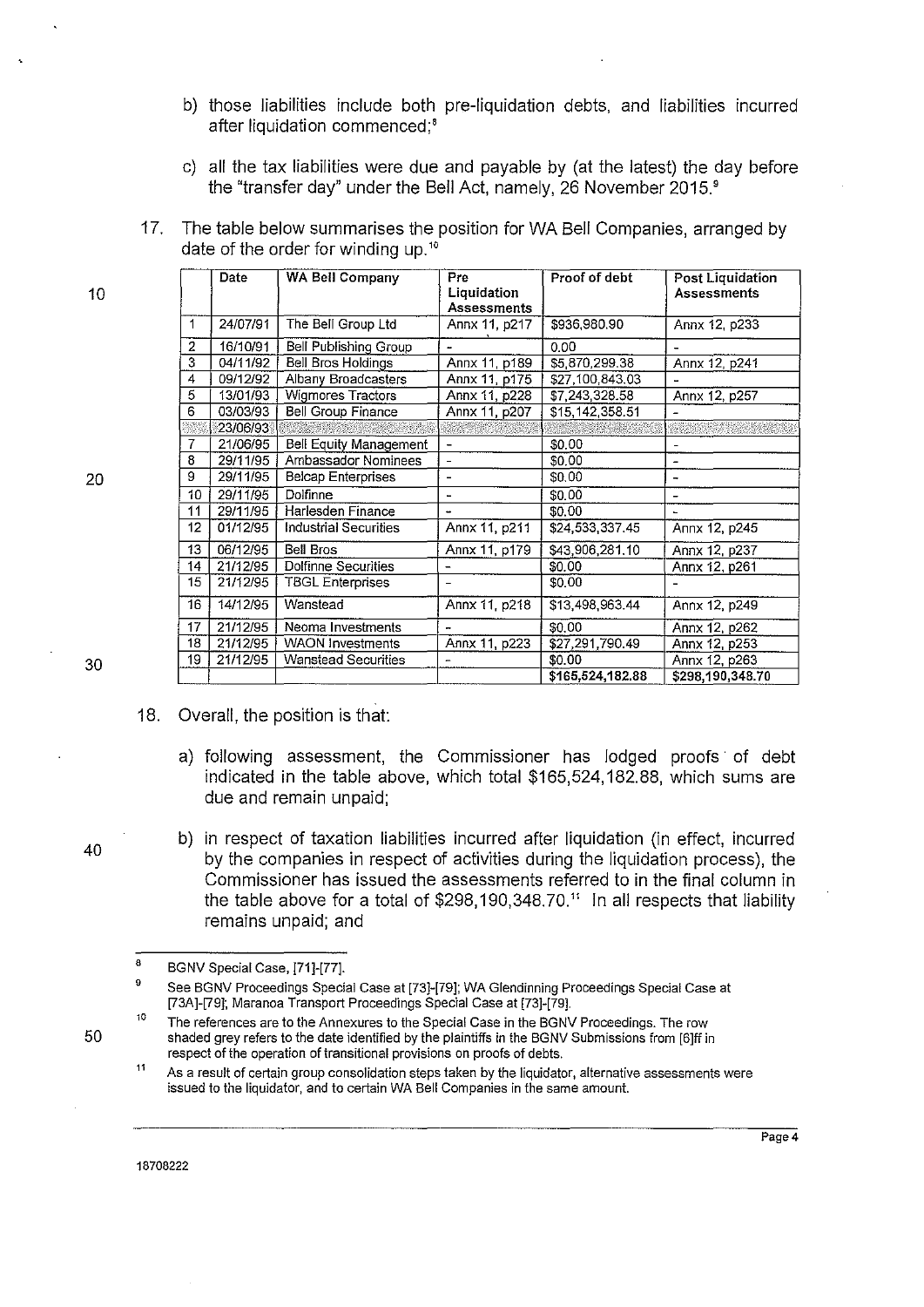- c) interest charges are also accruing on the sums in (a), which are substantial.
- 19. The Special Cases do not say anything about whether the property of the WA Bell Companies remains with the liquidator or whether it has been transferred to the Authority. If the arguments of the plaintiffs on Issues 1 and 7, supported in large measure but not entirely by the Commissioner, are correct, sufficient of that property to meet the taxation liabilities should currently remain with the liquidators of the WA Bell Companies. The Commissioner is seeking assurances in this respect." The Commissioner reserves his position to seek 10 affirmative relief in the event that appropriate assurances are not given.

#### **Table of inconsistent provisions**

20. The following table summarises the principal provisions of the Bell Act which the Commissioner says are inconsistent with provisions of the Tax Legislation and as explained further below.

| <b>Bell Act</b>      | Provision                                               | <b>Tax Legislation</b>                |  |
|----------------------|---------------------------------------------------------|---------------------------------------|--|
| s 22                 | Transfer of property to Authority                       | (formerly) s 208, 215 of 1936 Act     |  |
|                      |                                                         | s 254 of 1936 Act                     |  |
|                      |                                                         | s 255-5, Sch 1, Admin Act             |  |
| s 25(5)(c)           | claim<br>made against<br>No l<br>may be                 | (formerly) s 208 of 1936 Act          |  |
| (d)                  | company or liquidator.                                  | s 255-5, Sch 1, Admin Act             |  |
| s <sub>27</sub>      | Administration transferred to Authority.                | s 254 of 1936 Act                     |  |
| s 28                 | Authority has control and management<br>of property.    | s 254 of 1936 Act                     |  |
| $\overline{s29}$     | Officer of company (including liquidator)               | (formerly) s 215 of 1936 Act          |  |
|                      | may not exercise power/function of<br>company.          | s 254 of 1936 Act                     |  |
| s 37(1), (3)         | Authority has absolute discretion<br>to                 | (formerly) s 177 of 1936 Act          |  |
|                      | determine liabilities.                                  | Item 2, s 350-10(1), Sch 1, Admin Act |  |
| s39(1), (6)          | Authority has absolute discretion<br>to                 | (formerly) s 177 of 1936 Act          |  |
|                      | quantify liabilities.                                   | Item 2, s 350-10(1), Sch 1, Admin Act |  |
| $s\,41(2)$           | Governor's interim determination<br>of                  | (formerly) s 177, 215 of 1936 Act     |  |
|                      | payments.                                               | Item 2, s 350-10(1), Sch 1, Admin Act |  |
| $s\,42(2)$           | final<br>Governor's<br>determination<br>$\overline{of}$ | (formerly) s 177, 215 of 1936 Act     |  |
|                      | payments.                                               | Item 2, s 350-10(1), Sch 1, Admin Act |  |
| $s\,43(1), (6)$      | in the Act requires<br>the<br>Nothing                   | (formerly) s 177 of 1936 Act          |  |
|                      | Governor to determine that any amount                   | Item 2, s 350-10(1), Sch 1, Admin Act |  |
|                      | be paid to any person; nothing in the                   |                                       |  |
|                      | Division creates rights for any person.                 |                                       |  |
| $s\,43(8)$           | Governor's determination extinguishes                   | (formerly) s 177, 208 of 1936 Act     |  |
|                      | liabilities.                                            | s 255-5, Sch 1, Admin Act             |  |
|                      |                                                         | Item 2, s 350-10(1), Sch 1, Admin Act |  |
| s 44                 | Payee to execute deed before payment,                   | (formerly) s 177, 208 of 1936 Act     |  |
|                      | otherwise every liability owed to payee                 | s 255-5, Sch 1, Admin Act             |  |
|                      | is extinguished.                                        | Item 2, s 350-10(1), Sch 1, Admin Act |  |
| $s\,45(1)$           | Liquidator discharged from all liabilities.             | (formerly) s 208, 215 of 1936 Act     |  |
|                      |                                                         | s 254 of 1936 Act                     |  |
|                      |                                                         | s 255-5, Sch 1, Admin Act             |  |
| $\sqrt{54(1)}$ , (2) | Person must not enter scheme for                        | (formerly) $s$ 215 of 1936 Act        |  |
|                      | purpose of defeating operation of the<br>Act.           | s 254 of 1936 Act                     |  |
|                      |                                                         |                                       |  |

20

30

40

50

 $12$ Affidavit of Andrew Mills, 8 March 2016, Exhibit AVM 2.

18708222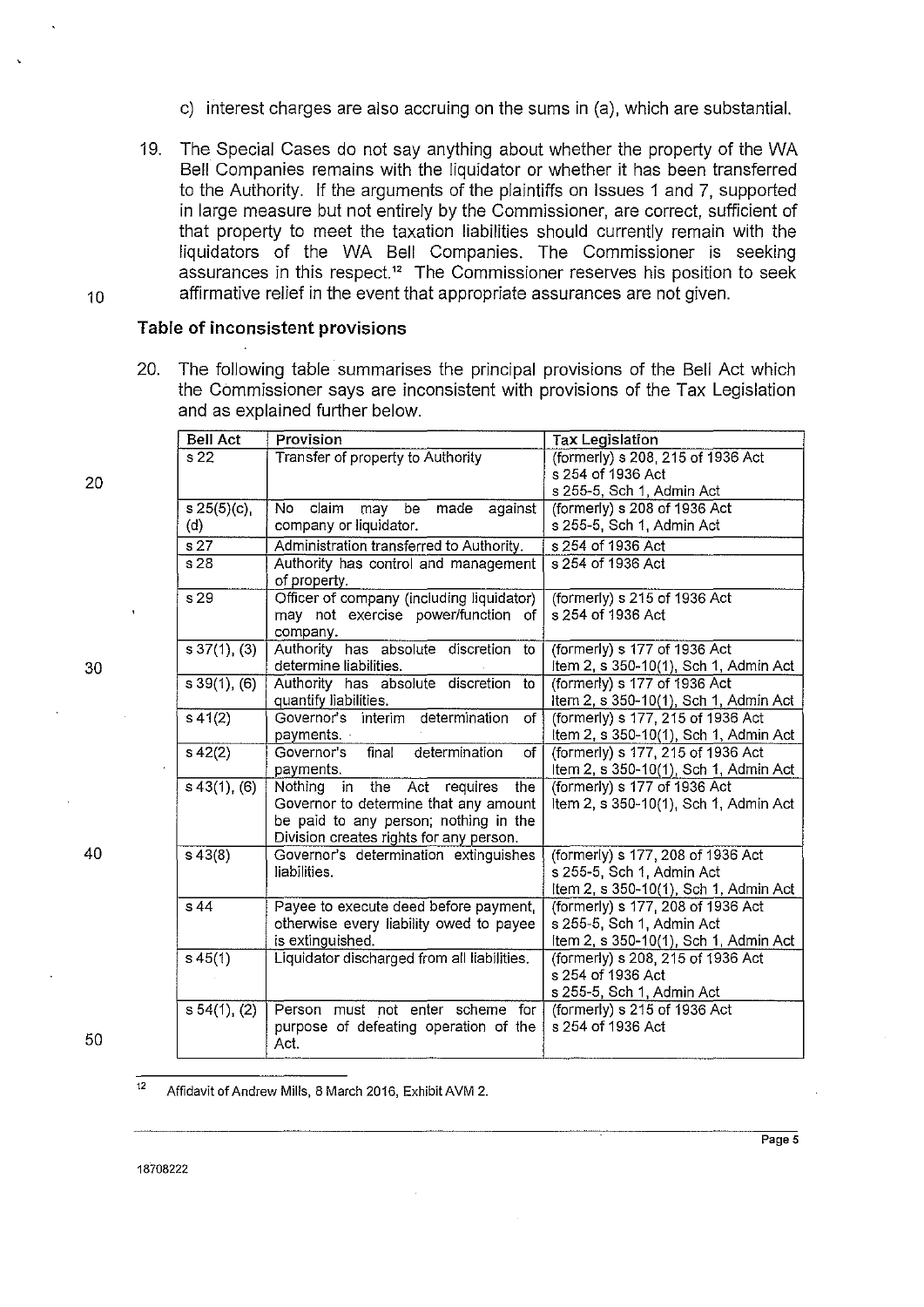## **Inconsistency: s 215 of the 1936 Act (Pre-Liquidation Tax)**

- 21. The Commissioner supports [55]-[57] of the BGNV Submissions and supplements them as follows.
- 22. **Commonwealth origins of s 215.** Section 215 of the 1936 Act traces its origin in Federal income tax legislation to s'45A of the Income Tax Assessment Act 1915 **(1915 Act). <sup>13</sup>**That section later became s 59 of the Income Tax Assessment Act 1922 (Cth) **(1922 Act).** Its modern successor is s 260-45 of Schedule 1 to the Administration Act. In all of its modern and historical manifestations, the section has been directed to pre-appointment tax-related liabilities of companies in liquidation.<sup>14</sup>
- 23. **Early judicial consideration.** Speaking of s 59 of the 1922 Act, in Federal Commissioner of Taxation v Official Liquidator of EO Farley Limited (1940) 63 CLR 278 **(Farley),** Dixon J described its purpose as facilitating the enforcement of the tax liabilities of the company in liquidation and to ensure actual recovery of the debt. Dixon J went on to say that it did this by requiring "a liquidator to set aside assets to answer a debt due to the Commonwealth for tax so that the claim of the Treasury will not be defeated<sup>6</sup>.<sup>15</sup> To the same effect, Rich J in Farley described s 59 of the 1922 Act as "concerned with prevention of the escape of funds from the claims of the Commonwealth treasury".<sup>16</sup> While s 45A of the 1915 Act and s 59 of the 1922 Act imposed obligations on a liquidator to set aside amounts in relation to the pre-liquidation tax debts of the company, they did not impose any obligation on the liquidator to pay. When s 215 of the 1936 Act was enacted, in addition to the obligation to set aside assets to answer the company's tax debts, a *duty* was imposed on the liquidator "as trustee" to pay the tax to the extent of the value of the assets set aside: ss (3)(b):<sup>17</sup>

16 Farley 292.

10

30

40

20

50

<sup>13</sup>  Introduced into the 1915 Act by s 28 of the *Income Tax Assessment Act 1918* (Cth).

<sup>14</sup>  Federal Commissioner of Taxation v Australian Building Systems Ply Limited (in liq) (2015) 90 ALJR 151 (FCT v ABS) at 186 [204] per Gordon J (speaking of s 260-45 of Schedule 1 to the Administration Act).

 $15$ Federal Commissioner of Taxation v Official Liquidator of EO Farley Limited (1940) 63 CLR 278 (Farley) 315. See also, Evatt J at 325. lt was held in Far/ey that s 59 of the 1922 Act did not create any priority for the Crown in right of the Commonwealth: 289 per Latham CJ, 292 per Rich J, 297 per Starke J, 316 per Dixon J.

<sup>17</sup>  **The addition of the obligation to pay in the cognate provision ofs 32 of the Sales Tax Assessment**  Act 1930 (Cth) (STA Act) led Dixon J in In re Richard Foreman & Sons Ply Limited; Uther v Federal Commissioner of Taxation (1947) 74 CLR 508 (Uther) at 533 to doubt the correctness of the view in Farley that provisions of that kind did not give a priority to the Crown in right of the Commonwealth. **However, a majority of the Court in Uther adhered to the views expressed in Farley: 517 per**  Latham CJ, 526 per Starke J, 537 per Williams J; cf. 536 per McTiernan J. While Utherwas overruled on other grounds in Commonwealth v Cigamatic Pty Limited (in liq) (1962) 108 CLR 372 and the doubts of Dixon J in Uther concerning the operation of s 32 of the STA Act were repeated, Uther's conclusion in that respect was not overruled: 379 per Dixon CJ, 385-388 per Taylor J, 389 per Menzies J. In Bank of New South Wales v Federal Commissioner of Taxation (1979) 145 CLR 438 at 452 Gibbs J (with the agreement of six other members of the Court) also declined to depart **from Uther in this respect.**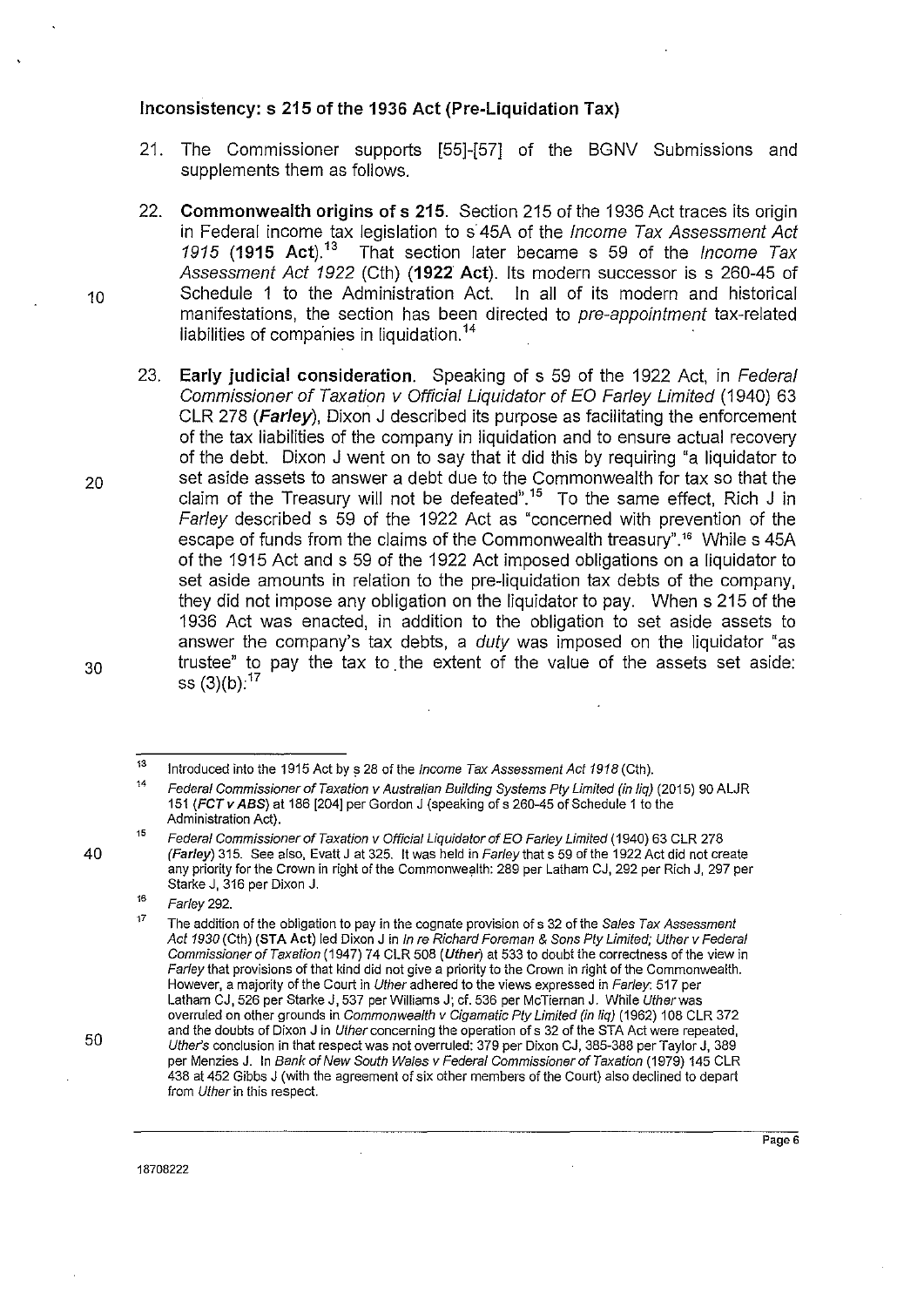- 24. **Operation up until 1980 amendments.** Section 45A of the 1915 Act, s 59 of the 1922 Act and s 215 of the 1936 Act until its amendment by the Taxation Debts (Abolition of Crown Priority) Act 1980 (Cth) **(1980 Act),** were directed to the recovery of the whole of a company's tax liabilities. In so doing, they assumed the operation of the Crown prerogative to priority of its debts over ordinary creditors.<sup>18</sup> In terms, s 45A of the 1915 Act and s 59 of the 1922 Act did not contemplate a deficiency in the assets of the company available to pay its tax debts.<sup>19</sup> Section 215 of the 1936 Act when first enacted did make provision for a deficiency in the assets of the company to pay its tax debts. it 10 required the liquidator to set aside assets sufficient to pay and pay the whole of the company's pre-liquidation tax liabilities and, if the assets of the company were insufficient to pay the whole of the company's pre-liquidation tax liabilities, all of the available assets of the company were required to be paid in satisfaction of the tax debt.
- 25. **Present 'proportionate' system.** By s 4 of the 1980 Act, s 215 of the 1936 Act was amended to introduce what the Court in Bruton Holdings Pty Limited (in liq) v Federal Commissioner of Taxation (2009) 239 CLR 346 **(Bruton)** at <sup>20</sup>354-4 [20] described as a "proportionate system". The "proportionate system" was carried through into s 260-45 of Schedule 1 to the Administration Act. By the "proportionate system" the protective purpose of s 215 of the 1936 Act remained, but was qualified so that the amount the liquidator of a company was obliged to set aside and pay in satisfaction of the tax debt was no more than an amount equal to, in effect, the proportion of the value of the assets available to meet the ordinary debts of the company which is equal to the proportion the notified tax debts of the company bore to the suni of all the ordinary debts of the company (including tax debts). As the Court observed in Bruton at 351  $30$  [10], 352-3 [16] and 354 [21] the "proportionate system" which s 215 enacted (and was carried through to s 260-45 of Schedule 1 to the Administration Act) aligned with the general scheme for the distribution of the assets of a company in liquidation as reflected in ss 501 and 555 of the Corporations Act 2001 (Cth) **(Corporations Act).** 
	- 26. **The effect of the Bell Act.** The effect of the Bell Act is to alter, impair or frustrate the operation of s 215 of the 1936 Act in relation to the pre-liquidation tax liabilities of the WA Bell Companies. The Commissioner (and through him the Commonwealth revenue) is denied the protection, which is the very purpose of that section. In particular:
		- a) the liquidator of the WA Bell Companies is prevented from discharging his obligation under s 215 to set aside from the assets of the company available to pay ordinary creditors an amount equal to the proportion required by s 215(3) (see ss 215(3)(b), (3B) and (3C)). This is because under the Bell Act the WA Bell Companies are divested of their property, that property is vested in the Authority (s 22) and the liquidator is proscribed from performing or exercising any function or power in relation to those

40

50

18708222

<sup>&</sup>lt;sup>18</sup> Farley 311 per Dixon J.

Farley 311 per Dixon J.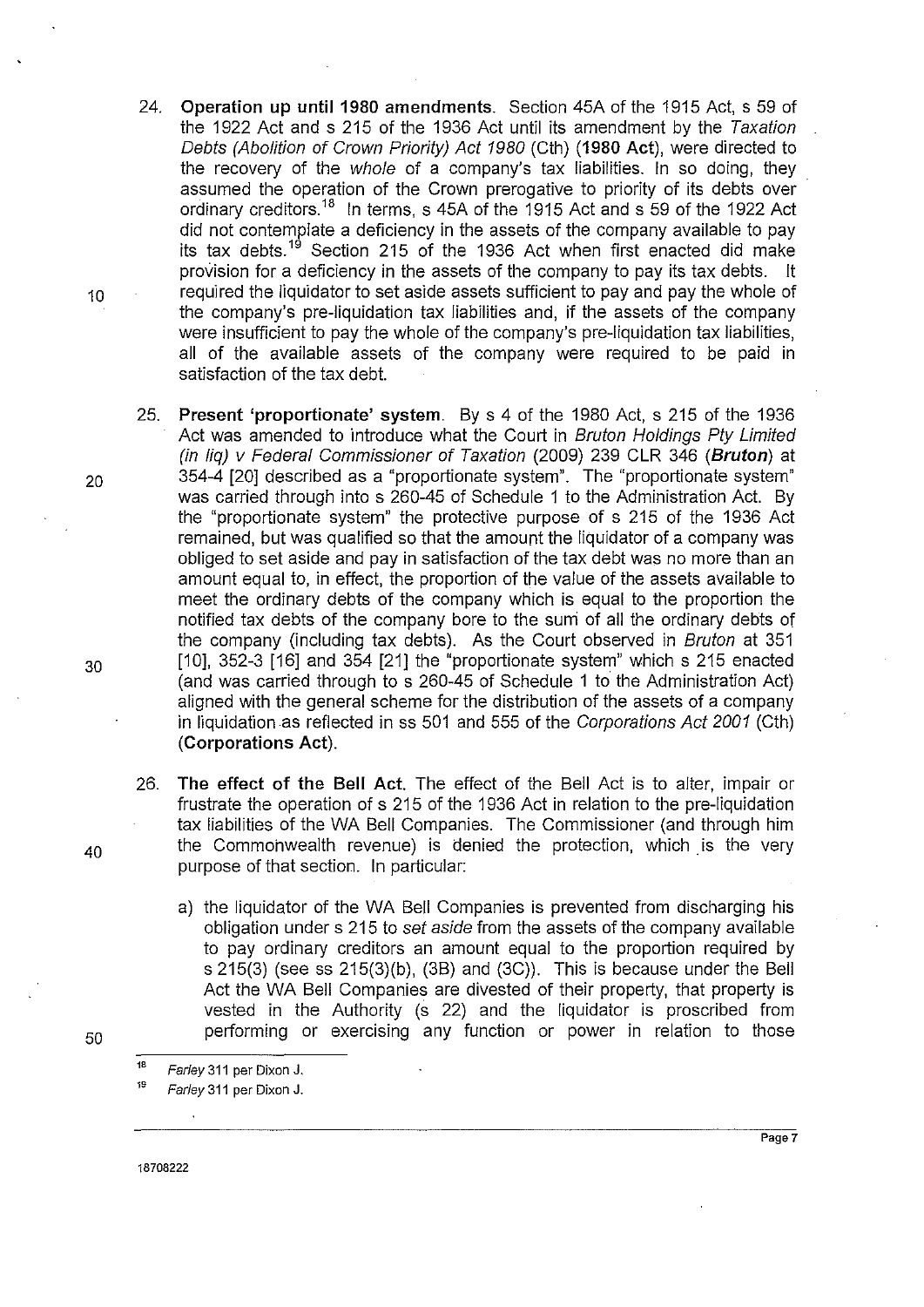companies (s 29). Indeed, the effect of ss 54(1) and (2) of the Bell Act appear to make it an offence for the liquidator to comply with his obligations under s 215 of the 1936 Act. This is because to do so would be a "scheme" (an "action, course of action or course of conduct":  $s$  54(1)(a)) for the purpose of directly or indirectly defeating, avoiding, preventing or impeding operation of the Bell Act or achievement of its objects (sees 54(2));

- b) for the same reasons, the liquidator of the WA Bell Companies is prevented from discharging his liability under s 215(3)(c) to pay the tax liability of the 10 companies in the amount which the liquidator is required to set aside under s 215(3)(b). Further, the Bell Act purports to release the liquidator from all liability for anything done in performing his duties and complying with obligations under the Bell Act (s 45). This would include the personal liability in s 215(4) of the 1936 Act which arises upon a failure of the liquidator to comply with the obligations in s 215; and
- c) the entitlement of the Commissioner to have the tax debts of the WA Bell Companies paid by the liquidator in the amount required to be set aside 20 under s 215(3)(b) of the 1936 Act is frustrated by the matters in (a) and (b) above. Instead, the Commissioner's recovery of the pre-liquidation tax debts of the WA Bell Companies is left to the discretion of the WA Governor (ss 41 and 42). Under the Bell Act the Commissioner (like any other creditor) has no right to insist that the WA Governor exercise his discretion to make a determination that an amount be paid to him at all or in any amount (ss 43(1) and (6)). The Governor's discretion follows (but need not conform with) a recommendation frorn the Authority to the Minister as to the amount to be paid to the creditor. That recommendation, having regard to 30 the matters in s 40(3) of the Bell Act, and the Governor's determination which comes after it, need not follow the proportionate approach mandated ins 215 of the 1936 Act.
	- 27. Finally for these purposes, the question raised between the parties whether the Commissioner in fact issued notices pursuant to  $s$  215 $^{20}$  is unnecessary to explore in resolving the question of inconsistency. Subject to presently irrelevant exceptions, unless and until a notice is received the liquidator must not part with any of the assets of the company (s  $215(3)(a)$ ). If or when a notice is received, then the liquidator must set aside assets sufficient to satisfy the notified amounts (s  $215(3)(b)$ ).<sup>21</sup> In either case — and there are only two cases - the duty on the liquidator is to retain funds for tax purposes. The effect of the Bell Act is to alter, frustrate or impair that Federal legislative obligation irrespective of whether s 215 notices have been issued.
	- 28. Accordingly, for the reasons above, the Bell Act is inconsistent with s 215 of the 1936 Act and, to the extent of that inconsistency, is inoperative by reason of s 109 of the Constitution.
- 50

20 See Amended Defence at [53.5] in BGNV Proceedings and Reply.

<sup>21</sup>  **Plainly, if the immediate duty not to dispose of any assets was a cause of substantial inconvenience, the liquidator would be seeking or requiring a notice from the ATO.**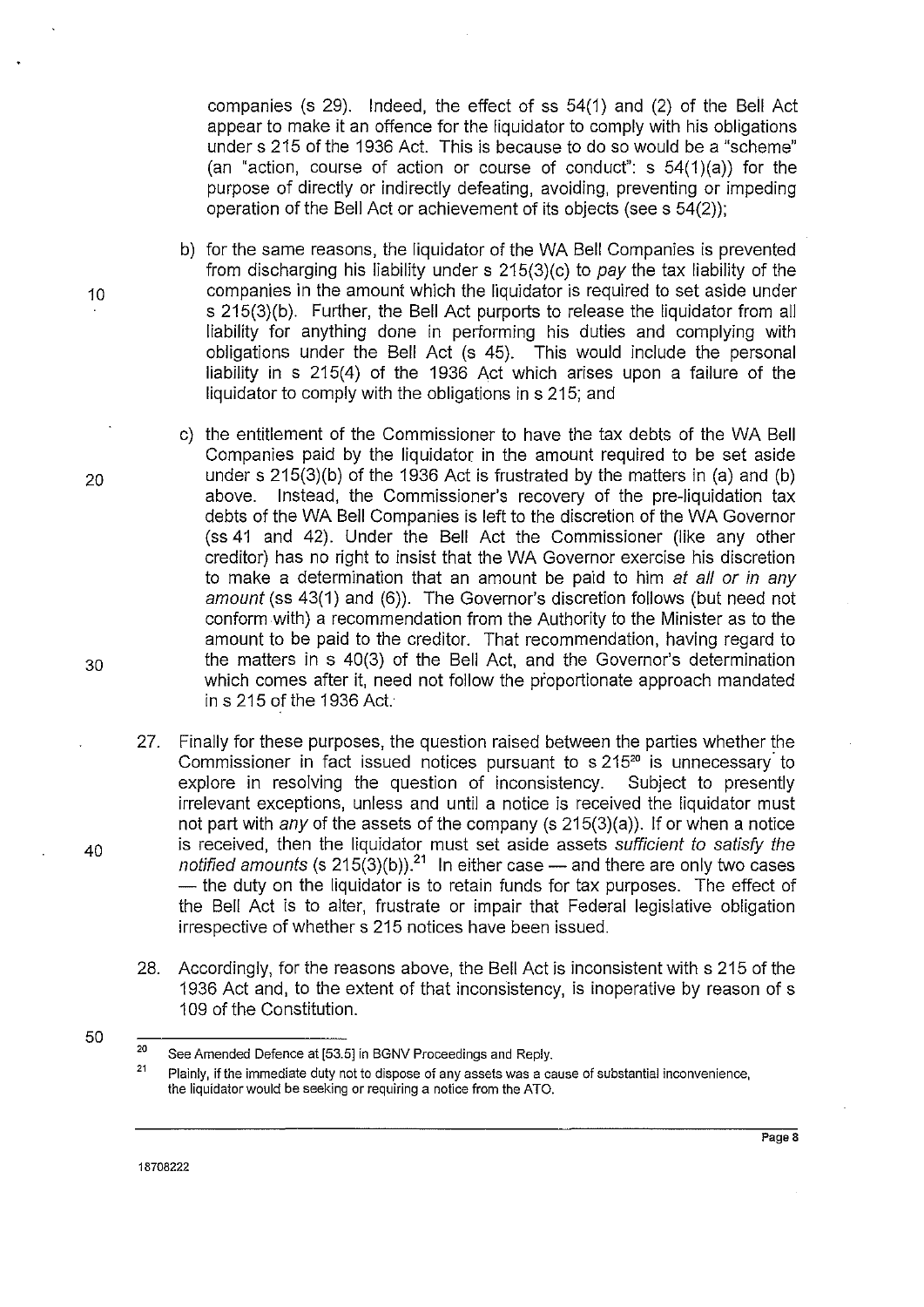#### **Inconsistency: s 254 of the 1936 Act (Post-Liquidation Tax)**

- . 29. The Commissioner supports [50]-[54] of the BGNV Submissions and supplements them as follows.
- 30. As Gordon J demonstrated in Commissioner of Taxation v Australian Building Systems Pty Limited (in lig) (2015) 90 ALJR 151 (FCT *v ABS*) at 185-7 [200]-[205], s 254 of the 1936 Act (in its application to liquidators) is concerned with post-liquidation tax liabilities. Likes 215 of the 1936 Act, s 254 has as its object 10 the protection of the revenue by imposing on (relevantly) liquidators obligations (inter alia) of retention and payment of amounts received by them in a representative capacity to ensure that the tax on income, profits or gains **(IPG)** they derive in their representative capacity is paid to the Commissioner.<sup>22</sup>
	- 31. Thus, s 254 of the 1936 Act:
- a) makes a liquidator (who is within the definition of "trustee" in s 6 of the 1936 Act) "answerable as taxpayer'' for the doing of all such things as are 20 required to be done by virtue of the 1936 Act in respect of the taxation of IPG and for the payment of tax thereon: ss  $(1)(a)$ :
	- b) in respect of the IPG, requires the liquidator in his or her representative capacity to make the returns and be assessed thereon: ss  $(1)(b)$ ;
- c) following an assessment for tax on the IPG, $^{23}$  authorizes and requires the liquidator to retain from time to time out of such moneys as come to the liquidator in their representative capacity, so much to pay the tax which is or 30 will become due in respect of the IPG: ss (1)(d); and
	- d) makes the liquidator personally liable for tax payable in respect of the IPG to the extent of any amount that the liquidator retained or should have retained  $(ss(1)(e))$  and indemnifies the liquidator for all payments made in pursuance of the 1936 Act or of any requirement of the Commissioner: ss (1)(f).
- 32. Accordingly, any suggestion to the effect that s 254 of the 1936 Act is merely  $40$  an administrative procedure, and is not concerned with substantive rights and liabilities cannot be accepted.
	- 33. The effect of the Bell Act is to frustrate the operation of s 254 of the 1936 Act in relation to the post-liquidation tax liabilities of the WA Bell Companies. In particular:
		- a) because the administration of the WA Bell Companies is transferred to the Authority (s 27) and the liquidator prevented from performing or exercising
	- 22 FCTv ABS 169 [84] and 176 [130]-[131] per Keane J; 182 [174], 182 [176], 183 [186] and 183-4 [187] per Garden J.

18708222

<sup>23</sup> FCT v ABS 160-3 [27]-[43] per French CJ and Kiefel J; 166 [58]-[63] per Gageler J.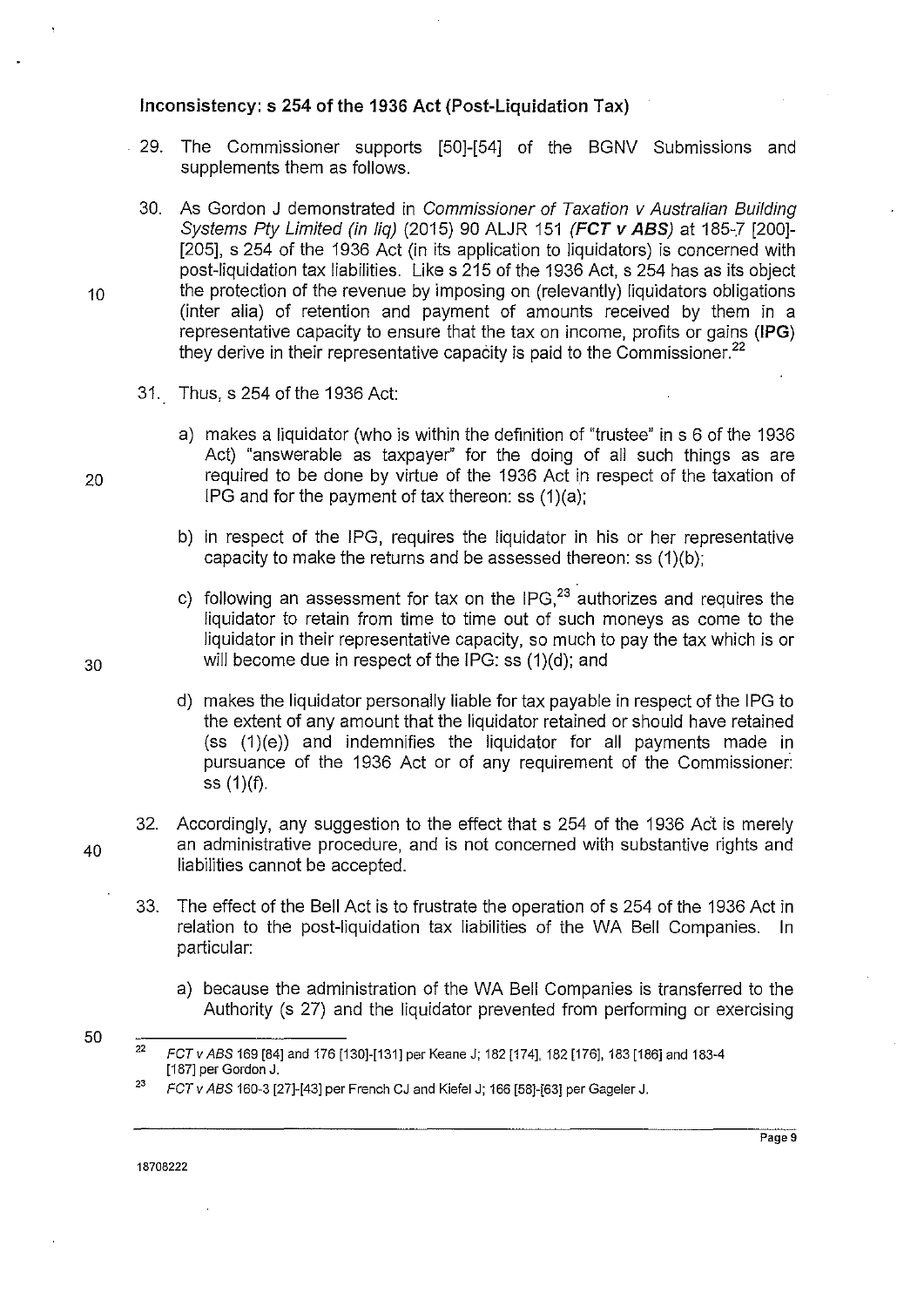any function or power (s 29), the liquidator is unable to discharge his obligation under s 254(1)(a) of being "answerable as taxpayer" for IPG derived in a representative capacity, including the making of returns and being assessed thereon. As a further consequence, the liquidator's As a further consequence, the liquidator's indemnity granted by s 254(1)(f) is emptied of content;

- b) because the property of the WA Bell Companies is divested from those companies and vested in the Authority, the liquidator is prevented from discharging his obligations following an assessment under s 254(1){d) of 10 **retaining sufficient funds to pay the tax which is due in respect of IPG.** Equally, the liquidator is prevented from discharging his obligation under s 254(1)(a) to pay the tax due in respect of that IPG. On the contrary, for the same reasons as given above, ss 54(1) and (2) of the Bell Act would appear to make it an offence for the liquidator to comply with his obligations under s 254( **1)** of the 1936 Act;
- c) also by reason of the matters in sub-paragraph (b) above, the effect of the Bell Act would be to expose the liquidator of the WA Bell Companies to  $20$  personal liability under s 254(1)(e) of the 1936 Act. However, s 45 of the Bell Act purports to release the liquidator from that liability; and
- d) the entitlement of the Commissioner to have the liquidator pay from the amounts retained by him or her the tax due in respect of the IPG under s 254(1)(a) (as expenses of the liquidation under ss 556(1)(a) or (dd) of the Corporations Act<sup>24</sup>) is frustrated by the matters in (a) and (b) above. Once again, the entitlement of the Commissioner under s 254(1) is converted into a mere ability to seek a discretionary payment from the WA Governor made 30 **10** following (but not necessarily complying with) a recommendation by the<br>Authority. The recommendation of the Authority and the Governor's The recommendation of the Authority and the Governor's determination need not conform to the amount the Commissioner would be entitled to under an application of s 254(1) together with ss 556(1)(a) and (dd) of the Corporations Act.
	- 34. For these reasons, the Bell Act is inconsistent with s 254 of the 1936 Act and, to the extent of that inconsistency, is inoperative by reason of s 109 of the Constitution.

#### **Inconsistency: ss 215 and 254 of the 1936 Act viewed together**

35. Being obligations imposed in order to protect the Commonwealth revenue, the obligations of liquidators under s 215 and s 254 of the 1936 Act to retain sums of money **in** satisfaction of the taxation obligations to which those sections apply are statutory rights which equity, acting in its auxiliary jurisdiction, would act to protect by issuing injunctions on suit of the Commissioner to prevent and remedy their apprehended or continuing breach. This is so whether or not those obligations are construed as creating proprietary rights in the

40

<sup>&</sup>lt;sup>24</sup> See *FCT v ABS* 186-7 [205]-[207] per Gordon J.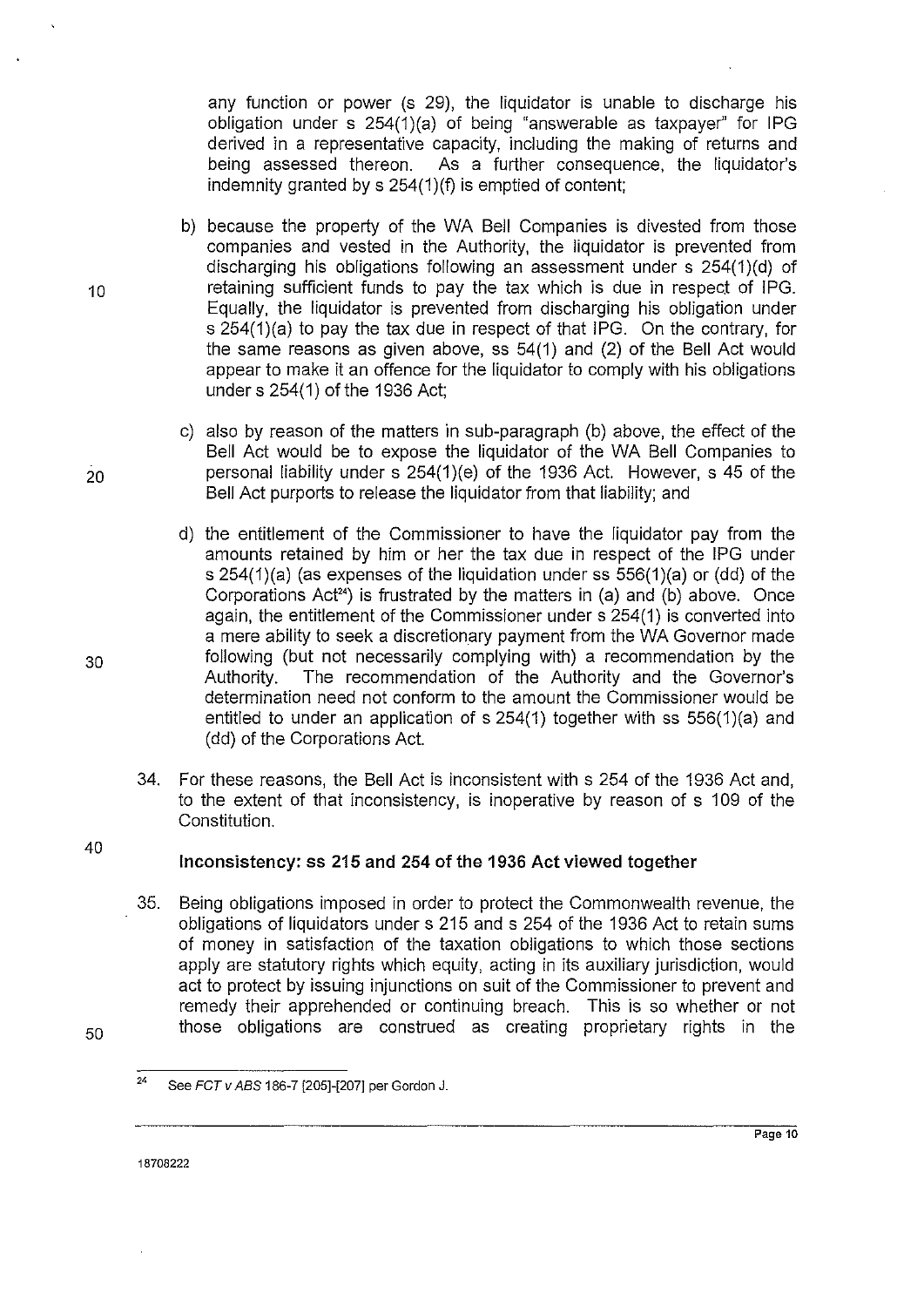Commissioner.<sup>25</sup> Consequently, any attempt by Western Australia to avoid the inconsistency of the obligations in s 215 and s 254 of the 1936 Act with the Bell Act by asserting that the latter statute does no more than remove from the control of the liquidator the pool of assets necessary for him to satisfy his obligations under s 215 and s 254 of the 1936 Act, without impairing those obligations themselves, cannot be accepted. The Bell Act alters, impairs or frustrates the operation of s 215 and s 254 of the 1936 Act by not only contradicting their express terms, but by destroying the efficacy of such remedies as would be available to vindicate the rights and obligations created 10 by those provisions.

- 36. Insofar as the Bell Act purports to destroy the efficacy of remedies available to uphold ss 215 and 254 of the 1936 Act, it would impermissibly destroy a range of causes of action otherwise available to vindicate the Tax Legislation, such as the knowing receipt of funds the subject of ss 215 and 254 obligations, money had and received, tracing, or potentially account and trust type remedies. On the liquidator's part, there would also be the personal liability to satisfy debts if funds have not been retained that the Bell Act purports to destroy.
- 37. In pointing to this aspect of inconsistency at [35] and [36], the Commissioner puts the submission at a level of generality at this point in time. Whether that submission needs to be made more specific depends on the reserved matter noted at paragraph [19] above.

**Inconsistency: Purported determination of liabilities (assessment and conclusive evidence)** 

- 38. The Commissioner supports [61] of the BGNV Submissions and supplements them as follows.
- 39. Leaving aside circumstances of deliberate failure to administer the law in accordance with its terms, s 177 of the 1936 Act (and now, Item 2 of s 350- 1 0(1) of Schedule 1 to the Administration Act) provide to the effect that the production of a notice of assessment is *conclusive evidence* of the due making of the assessment and, outside of proceedings under Part IVC of the Administration Act, that the amount and all the particulars of the assessment are correct. This reflects "a long-standing legislative policy to protect the interests of the revenue"26 and facilitate proceedings for the recovery of the tax.<sup>27</sup> Proceedings for the recovery of tax may be debt recovery proceedings, but in the case of a company in liquidation, will ordinarily take the form of the lodgement of proofs of debt with a liquidator. In the latter circumstance, the

20

30

40

50

<sup>25</sup>  Onus v Afcoa of Australia Ltd (1981) 149 CLR 27, 66-8 per Brennan J; King v Goussetis (1985) 5 NSWLR 89, 93 per McHu9h JA.

<sup>26</sup>  Deputy Commissioner of Taxation v Broadbeach Properties Pty Limited (2008) 237 CLR 473 (FCT v Broadbeach) at 492 [44] per Gummow A-CJ, Heydon, Crennan and Kiefel JJ.

<sup>27</sup>  Commissioner of Taxation v Futuris Corporation Limited (2008) 237 CLR 146, 166 [64] per **Gummow, Hayne, Heydon and Crennan JJ.**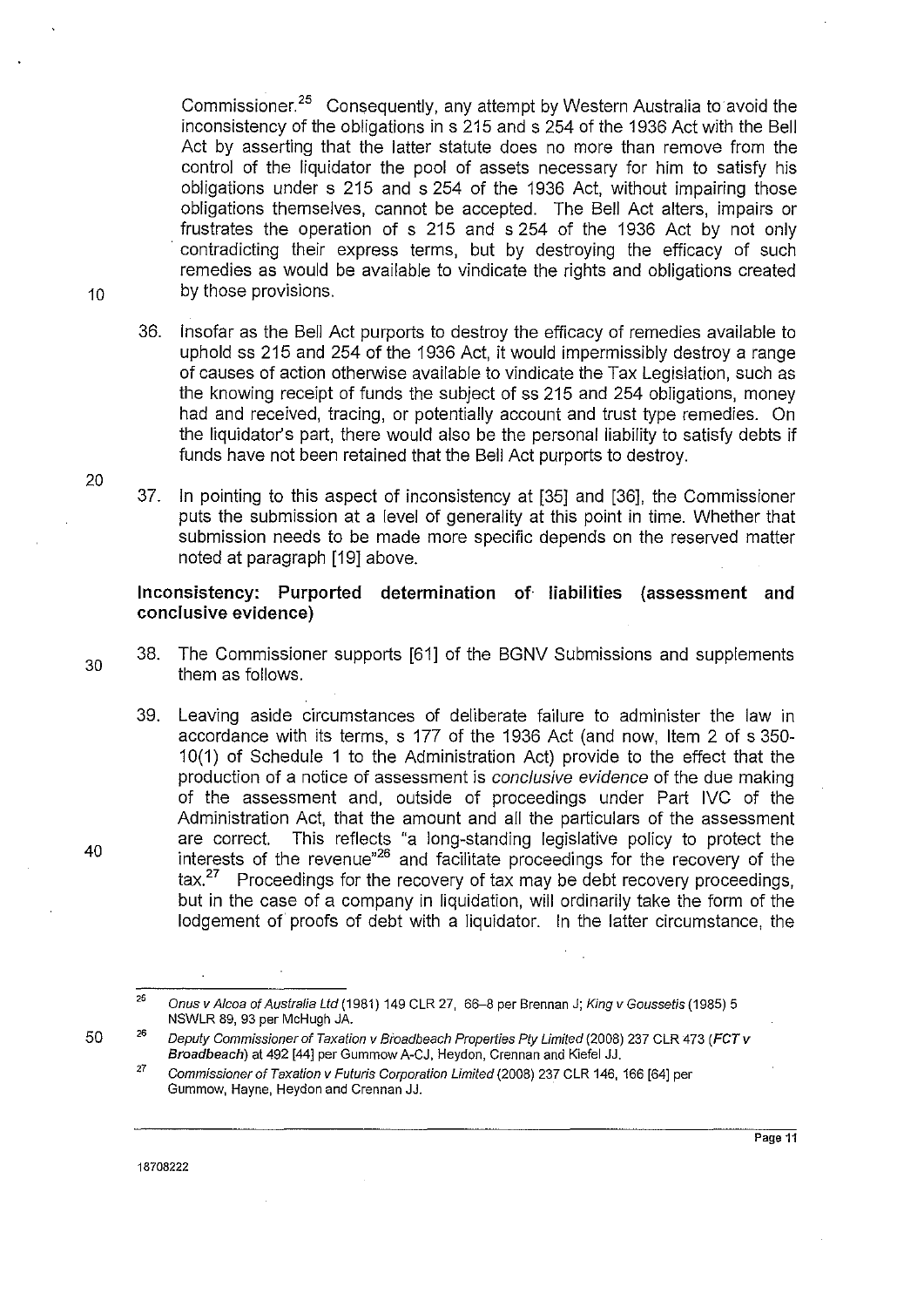liquidator is obliged to accept a proof of debt lodged by the Commissioner proving for assessed tax of the company. <sup>28</sup>

- 40. In its presently relevant respects, the Bell Act provides that the Authority is to determine the property and liability of each WA Bell Company (s 37(1)) and gives the Authority an absolute discretion in doing so (s 37(3)). The liabilities which the Authority is given power to "determine" include assessed tax<br>liabilities. The Authority is then to report to the Minister on the property and The Authority is then to report to the Minister on the property and liabilities of each WA Bell Company (s 38(1)). Whether and how much of the 10 property of the WA Bell Companies is to be transferred to a creditor is determined in the effectively uncontrolled discretion of the WA Governor (ss  $41(2)$ ,  $42(2)$  and  $43(1)$ ,  $(4)$ ,  $(6)$  and  $(7)$ ) after a recommendation from the Authority (s 39). If the WA Governor determines that nothing is to be paid to the creditor, the liability to that creditor is discharged and extinguished (s 43(8)). If the Governor determines an amount is to be paid to the creditor, that payment can only be made on condition that the liability is otherwise released or discharged (s 44(3)) and, if that condition is not met within 3 months of the determination, the liability is discharged or extinguished: s 44(5).
- 41. The result is that the Bell Act operates to deny and frustrate the application of the conclusive evidence provisions in s 177 of the 1936 Act and Item 2 of s 350-10(1) of Schedule 1 to the Administration Act in relation to the assessed income tax debts of the WA Bell Companies. Under the Bell Act, the determination of tax debts which Federal law provides are conclusively proved by the production of a notice of assessment is left to the discretion of the Authority. The recognition of the existence of those tax debts and the determination of the amounts to be paid from the property of the WA Bell 30 <sup>companies</sup> in satisfaction of them is vested in the Governor and left to his uncontrolled discretion. The Governor is given the power to extinguish those tax debts by making no determination in respect of thern. Where he does make a determination, he is empowered to effectively require the release of liabilities of the WA Bell Companies to the extent that they exceed any determination he makes.
- 42. For these reasons, the Bell Act is inconsistent with s 177 of the 1936 Act and Item 2 of s 350-10(1) of Schedule 1 to the Administration Act and, to the extent  $40$  of that inconsistency, is inoperative by reason of s 109 of the Constitution.

## **Inconsistency: Purported extinguishment of debts (Debts due to Commissioner)**

- 43. The Commissioner supports [58]-[60] of the BGNV Submissions, in part, and supplements them as follows.
- 44. Assessed income tax is due and payable (in the case of persons who are not self-assessment entities) 21 days after the lodgement of the return by the taxpayer or 21 days after the issue of a notice of assessment or amended

20

50

<sup>&</sup>lt;sup>28</sup> Commonwealth of Australia v Duncan [1981] VR 879, 882-3 per Lush J.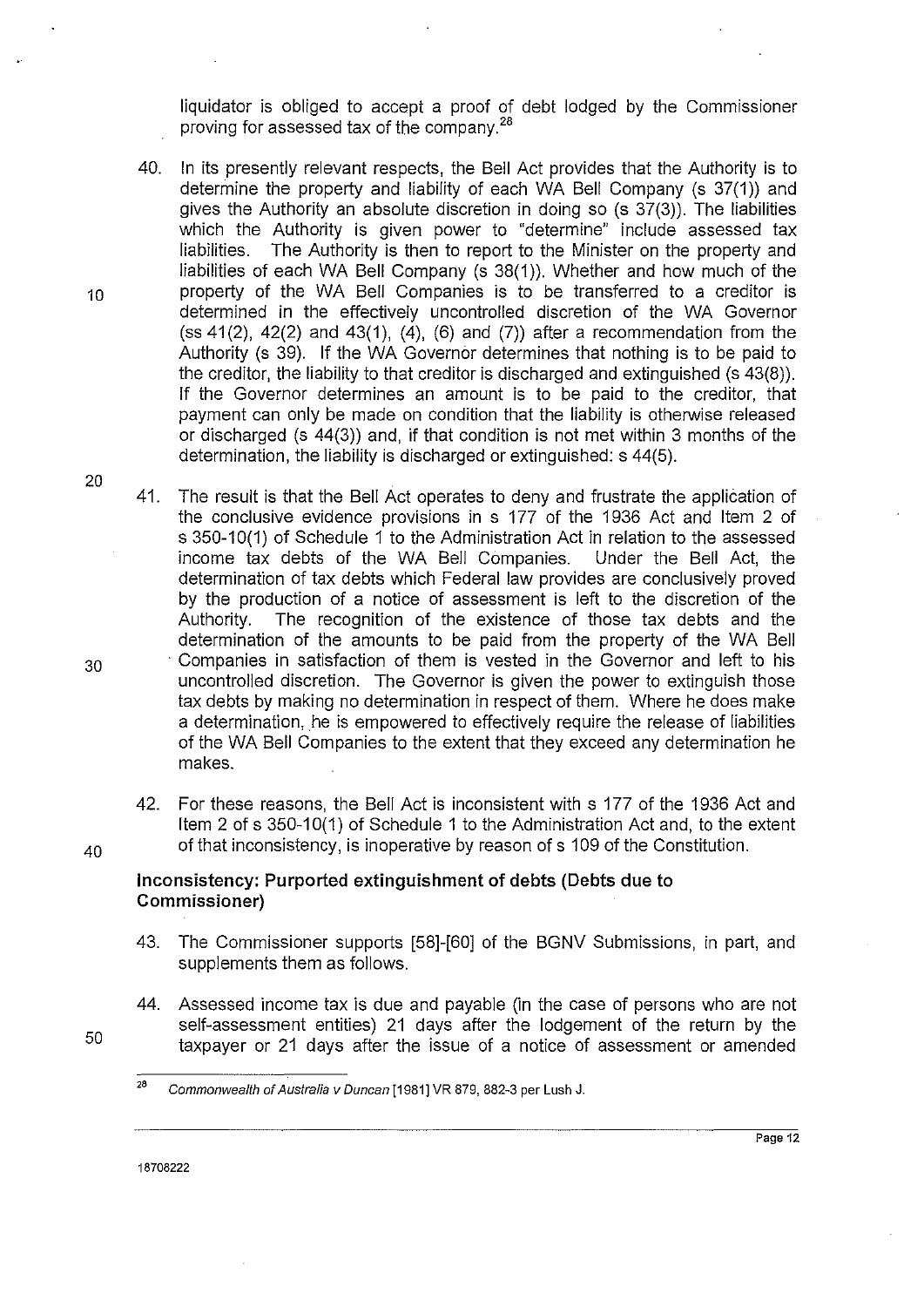assessment.29 Assessed income tax is a debt due to the Commonwealth and may be recovered by (inter alia) the Commissioner in a court of competent jurisdiction suing in his official name.<sup>30</sup> Such debts are debts created by Federal statute to which have been attached special incidents or characteristics, in particular, the conclusive evidence provisions referred to above (s 177 of the 1936 Act and Item 2 of s 350-10(1) of Schedule 1 of the Administration Act) and the ability of the Commissioner to proceed to recover them even though proceedings seeking review of, or appeal from, the assessments founding those tax debts are on foot: see ss 14ZZM and 14ZZR, Administration Act.<sup>31</sup>

- 45. The Bell Act alters, impairs and detracts from the provisions of the Federal income tax regime creating tax debts and attaching to them the special characteristics referred to above in at least the following respects:
	- a) first, under s 37(1) of the Bell Act the Authority is given the power and duty to "determine" the liabilities of the WA Bell Companies, including the tax debts created by Federal statute law;
	- b) secondly, by s 43(8) a determination by the Governor to pay nothing to a creditor of the WA Bell Company has the effect of discharging and extinguishing that creditor's liability. This (under the Act) includes Federal tax debts;
- c) thirdly, where a determination by the Governor that an amount be paid to a creditor which is not accepted by the creditor and a deed of release is not executed within 3 months, the debt is extinguished by force of s 44(5) of the 30 Bell Act. Again, this has the capacity to apply to Federal tax debts; and
	- d) fourthly, by s 25(5) of the Bell Act any recovery action of any type against (inter alia) the WA Bell Companies for what would otherwise be a provable debt is effectively stayed. This again purports to apply to Federal tax debts.
	- 46. In summary, the Bell Act creates a scheme by which Federal tax debts are subjected to the effectively uncontrolled discretion of the WA Governor as to their recognition and recovery, stripped of their "special characteristics" as assigned to them by Federal law and emptied of enforceable content. For this reason, the Bell Act is inconsistent with the laws of the Commonwealth and, to that extent, inoperative pursuant to s 109 of the Constitution.
	- 29 Section 204(1) of the 1936 Act until 30 June 2010; From 1 July 2010, ss 5-5(5), (6) and (7) of the 1997 Act.
	- 30 Sections 208 and 209 of the 1936 Act until 1 July 2000; From 1 July 2000, s 255-5 of Schedule 1 of the Administration Act.
	- 31 FCT v Broadbeach at 493-4 [51] and 495 [56] per Gummow A-CJ, Heydon, Crennan and Kiefel JJ.

18708222

20

10

40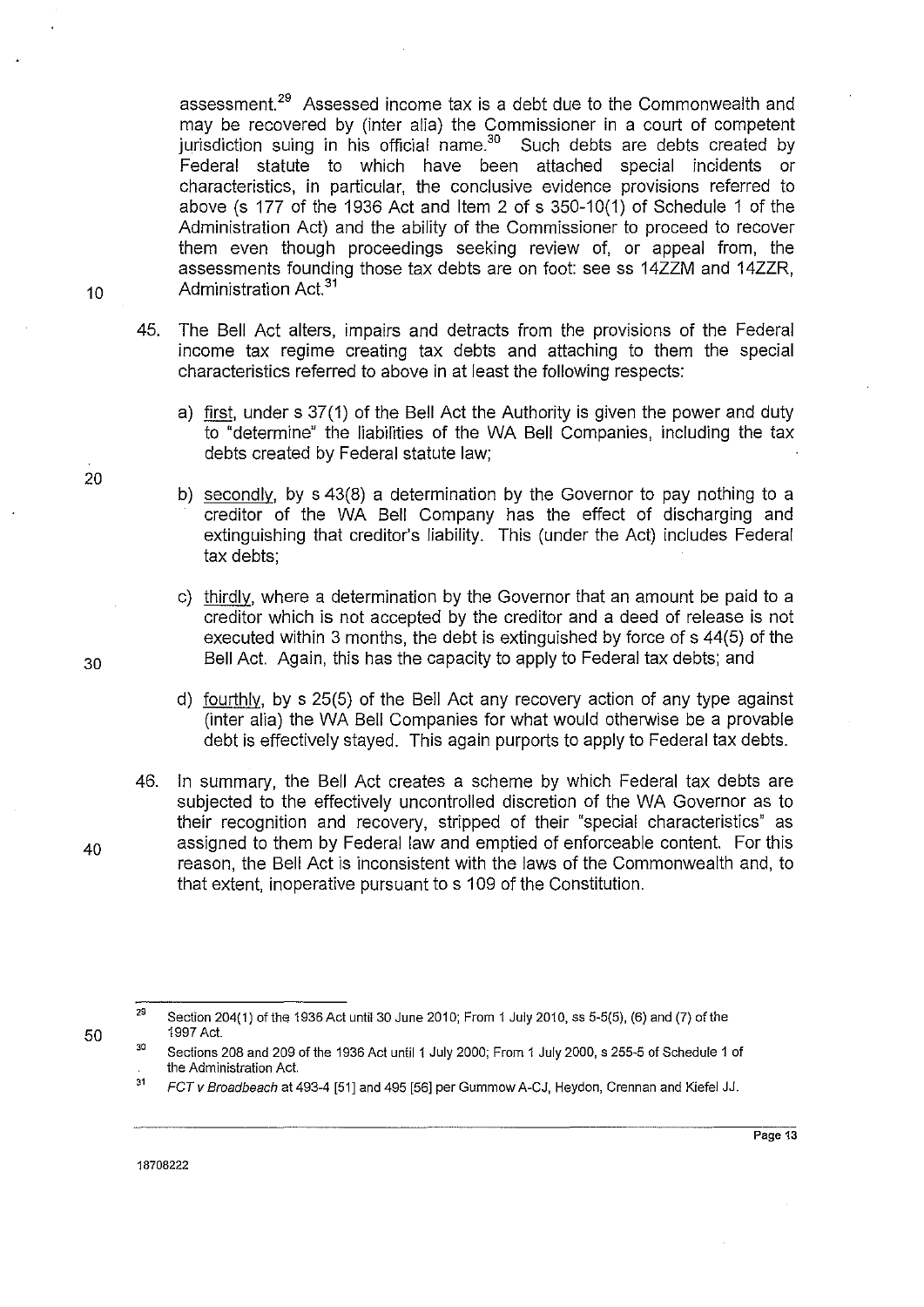# **Inconsistency: Transitional provisions of Part 10.1 of the Corporations Act**

- 47. The plaintiffs argue for an additional inconsistency in respect of liabilities owed to the Commissioner relating to companies wound up prior 23 June 1993 **(23 June 1993 Debts),** namely that the Commissioner's debts under the Tax Legislation are replaced with a scheme under which it cannot even prove under State law, by reason of the requirements of s 25(1) of the Bell Act.
- 48. The Commissioner contends that it is unnecessary for the Court to resolve the 10 correctness of this (rather technical) transitional provisions argument. First, it does not apply to all of the Commissioner's debts and this cannot of itself provide a complete proof of inconsistency. Secondly, even as far as it applies, namely to the 23 June 1993 Debts, it is neither necessary nor sufficient to establish inconsistency that this argument be correct. Even if the 23 June 1993 Debts cannot be proved under s 25 of the Bell Act, there might be scope for the Authority to take them into account (see s 37, for example) in its absolute discretion and for the Governor ultimately to authorise a payment in respect to them under ss 41 and 42. The problem, however, remains the deeper one 20 developed above, and elsewhere by the plaintiffs: namely that the Bell Act purports to destroy the rights which the Commissioner has under the Tax Legislation and replace them with a mere expectation or possibility that the Authority might recommend some payment in respect of them (not necessarily their correct value under the Tax Legislation) and the Governor might accept that recommendation.

#### **Inconsistency: Purported prevention of the use of carried forward losses**

- 49. The Commissioner does not adopt [63] of the BGNV Submissions.
	- 50. Section 22(6) of the Bell Act excludes from the transfer of the property of the WA Bell Companies the right to make a taxation objection or the right or capacity to seek the review of or to appeal against a decision of the Commissioner in relation to a taxation objection.
- 50 51. Where a taxation objection is made by a WA Bell Company which is a head company of a consolidated group, that taxation objection will be determined in accordance with the proper application of Part 3-90 of the 1997 Act. This will include the proper application of the single entity rule in s 701-1 such that subsidiary members of a consolidated group for any period are taken to be parts of the head company, rather than separate entities, for the purposes of working out the head company's liability for income tax or the amount of the head company's loss. lt will also include the loss transfer provisions in Subdivision 707 -A of the 1997 Act such that losses which a subsidiary member of a consolidated group has at the time of joining a consolidated group, and which it could have utilised had it not become a member of the consolidated group, will be treated as losses of the head company from the time of joining. Nothing in the Bell Act will affect the proper application of Part 3-90 of the 1997 Act to any taxation objections made by any WA Bell Company.

40

30

18708222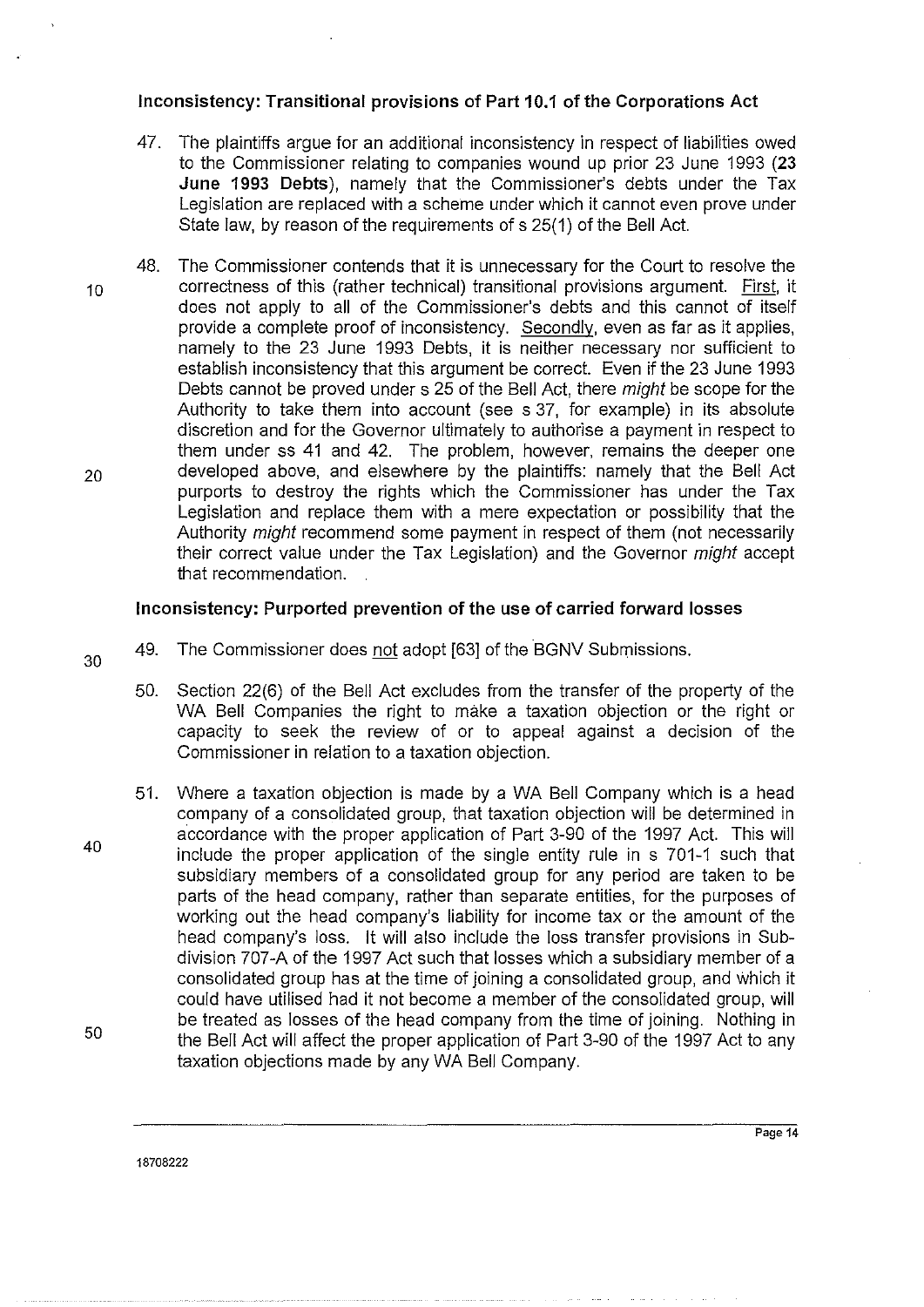#### The extent of inconsistency ('Severability')

- 52. Section 109 provides that the State law is only invalid "to the extent of the inconsistency". The application of s 109 therefore requires consideration of whether a "separation" can be made "of the inconsistent parts from the consistent parts" of the State Jaw: Wenn v Attorney-General (Vic) (1948) 77 CLR 84 (Wenn) at 122 per Dixon J. Contrary to the plaintiffs' submissions in the Maranoa Transport Proceedings at [127], this consideration is enlivened by the words of  $s$  109 itself as opposed to  $s$  7 of the Interpretation Act 1984 (WA): 10 See Sportsbet Pty Ltd v New South Wales (2012) 249 CLR 298 at 317 [13].
- 53. Section 109 "does not intend the separation to be made where division is only possible at the cost of producing provisions which the State Parliament never intended to enact": Wenn at 122 per Dixon J. The Commissioner submits that the inconsistent provisions of the Bell Act, which are summarised in the table at [20] above, cannot be severed without producing an Act which is fundamentally different to that which the WA Parliament intended and is in any event plainly unworkable. That is so even if only s 22 of the Bell Act is found to be 20 inconsistent, for the reasons given in the BGNV Submissions at [146]. Further, nothing has been said by the defendant in its defence or revealed in the Parliamentary material that could support an argument that would enable the inconsistent provisions to be read down in some fashion so as to preserve some operation of the Bell Act, for example by interpreting them so as to avoid particular impacts on the liabilities owed to the Commissioner. The evident purpose of the Bell Act is to provide a comprehensive regime for dealing with all the property of WA Bell Companies and to give the Authority and the Governor complete discretion as to how liabilities are to be determined and paid.
	- 54. The basic problem is that the drafter of the Bell Act has either forgotten the existence of the Tax Legislation, or decided to. proceed blithely in disregard of its existence. No mechanism has been provided for in the Bell Act to allow for the continued operation or paramountcy of the Tax Legislation.

## PART VI ESTIMATE OF TIME REQUIRED FOR ORAL ARGUMENT

55. The Commissioner estimates 45 minutes will be required for the presentation of 40 oral argument.

Dated: 8 March 2016

*Juntin Gun* 

Solicitor-G'eneral of the Commonwealth Telephone: 02 6141 4139 Facsimile: 02 6141 4149 Email: justin.gleeson@ag.gov.au

50

**Page 15** 

18708222